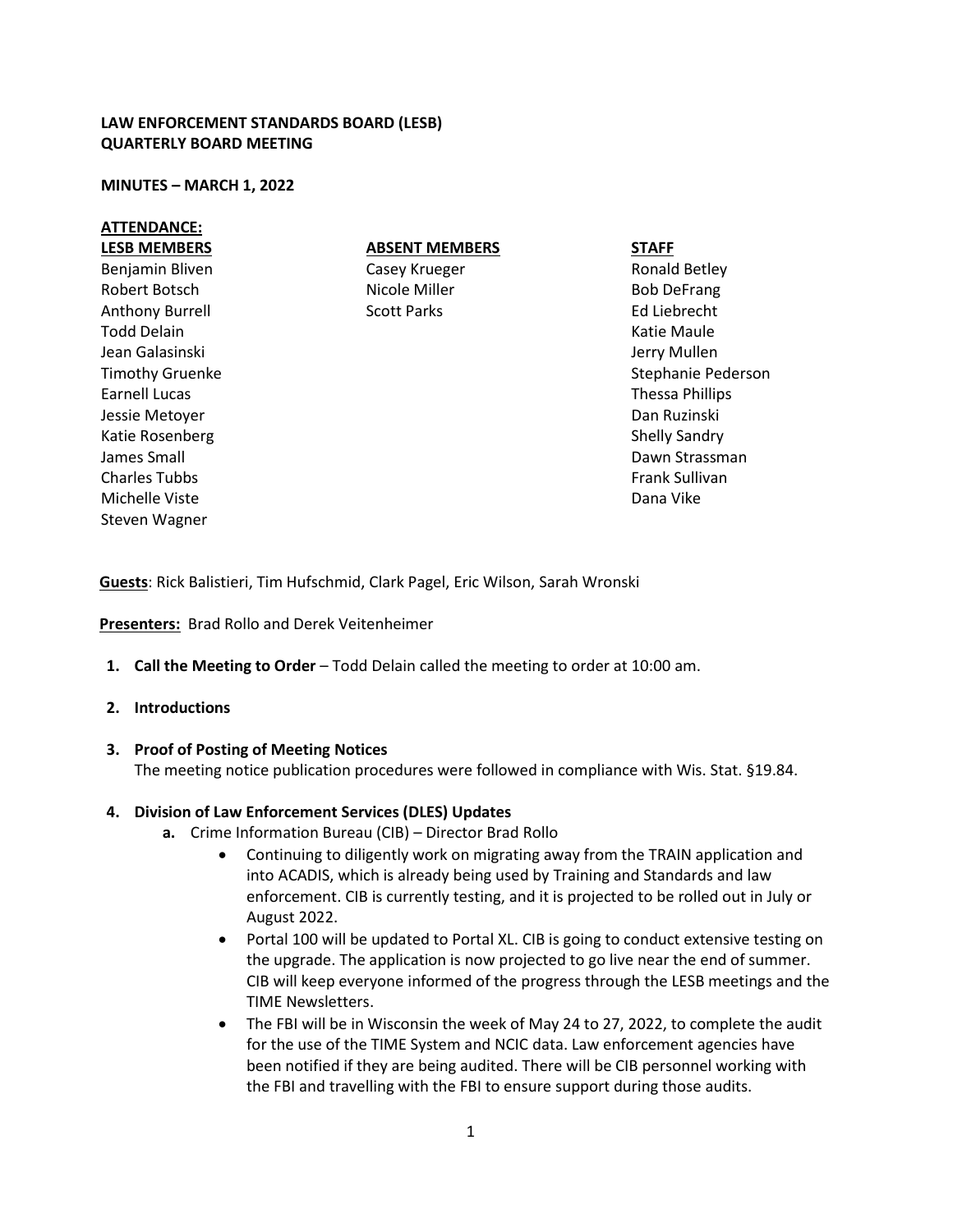- As agencies are progressing with their technology and creating new connections to the TIME System, whether creating a new RMS that's connected where searches and queries can be done, or entry of persons and vehicles, please feel free to reach out to CIB in advance when in the planning stages as CIB may be able to help on the onset with connections to the TIME System through BadgerNet or any other connection that CIB has-this may help with any issues in the future.
- **b.** Bureau of Justice Information and Analysis (BJIA) Director Derek Veitenheimer
	- Use of Force reporting is doing very well with 99.7% of the population in Wisconsin covered by a law enforcement agency reporting Use of Force data. This is one of the better rates of reporting data in the nation. BJIA will release information from what has been collected so far in 2021 in the next few weeks. BJIA intends to send information to law enforcement agencies prior to the publication for awareness of what will be reported to the public. There is a statutory requirement to release the data collected through the program on an annual basis. In 2021, 43 incidents were reported involving law enforcement use of force where someone died, a significant or serious injury resulted from the use of force, or a firearm was discharged at or in the direction of a person.
	- The FBI will be conducting remote audits to law enforcement agencies through the Uniform Crime Reporting Program in May. BJIA will be working with the law enforcement agencies and the FBI to ensure the audits go as smoothly as possible. Notifications have already been made to the law enforcement agencies that will be audited. BJIA's system and process will be audited as well.
	- BJIA is working with the Wisconsin Department of Transportation (WIDOT) to develop a statewide incident form that is NIBRS National and State-based reporting system compliant. This should be ready to launch in March 2022. It will allow any law enforcement agency to utilize if they choose and will be compliant with NIBRS reporting standards. BJIA will be in a position to turn off older summary-based reporting system modules at the end of the year. BJIA is keeping them longer than intended for agencies to transition to the TraCS system. Just under 90% of Wisconsin agencies statewide are reporting under the NIBRS standard, and over 95% of the Wisconsin population is already covered by agencies reporting crime through NIBRS.
- **c.** Bureau of Justice Programs (BJP) Director Lara Kenny
	- Lara was unable to attend the meeting. Steve Wagner spoke to Lara and advises that there is nothing at this time from BJP to report.
- **d.** Training and Standards Bureau (TSB) Update Director Steve Wagner
	- Staff is still working on Act 82 and what that looks like for the LESB.
	- All Field Representative positions are filled. The Region 2 Rep is Don Bomkamp who joined a few weeks ago and is in training. The Region 5 Rep is Gabe Lind who has been onboard since late 2021.
	- Katie Maule was promoted and her prior position remains open. TSB is hoping to fill that position within the next couple months.
	- Dana Vike and Rich Williams are currently working with many open records requests for officer information.
	- DLES Administrator Tina Virgil, also the LESB secretary, is now the administrator of the Division of Criminal Investigation. On December 19, 2021, Steve Wagner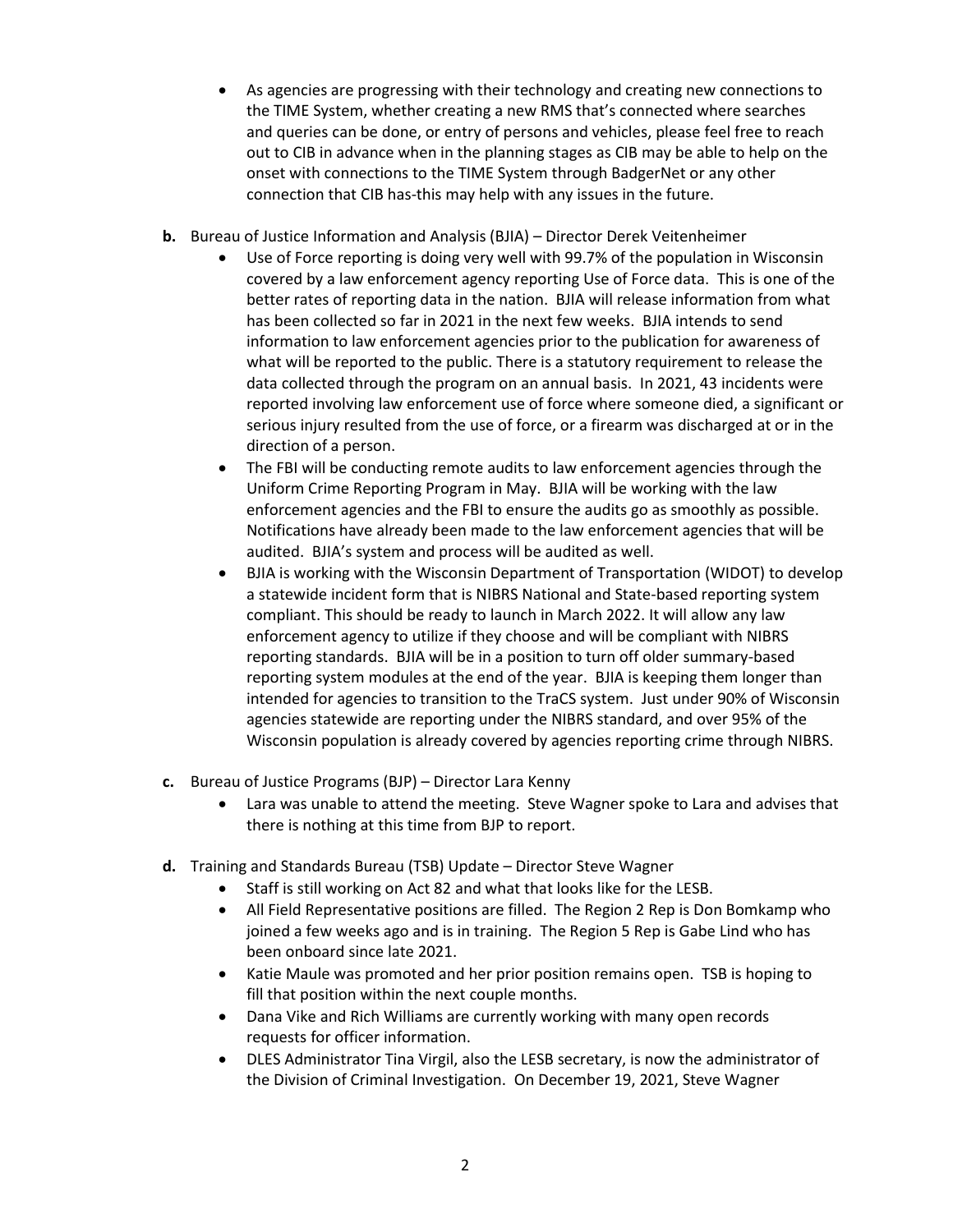accepted the offer for the position of the DLES interim administrator; he remains the TSB director.

- Instructor updates for July 1, 2022-2023, will be virtual, this may change for 2023. There is no cost to agencies. Every three years instructors that are certified through the Law Enforcement Standards Board must go through an update.
- DLES is still telecommuting. Most of CIB is in the building. On April 1, 2022, DLES will return to Risser and will work a hybrid schedule.
- Stephanie Pederson-the dates are set for the high-risk vehicle contact training. Board members are invited to observe the training. One training will be at the Merrill facility with North Central Technical College on April 11 and 12. The other training will be in Janesville at the firearms range on May 2 and 3. There are about 40 MIT's. The plan is to get the majority of MIT's in this training. Both MIT's and academy directors have been made aware of this training. Any LESB board member can attend, contact Stephanie Pederson for more information. There is no need to stay all 16 hours. The morning of the  $1<sup>st</sup>$  day will be focused on the ballistics testing. The afternoon of the 1<sup>st</sup> day and the morning of the 2<sup>nd</sup> day will be focused more on the actual procedure. The afternoon on the 2nd day will be talking with the MITs on what the Wisconsin Model should look like. Once this is approved by the board, probably this fall or at the December meeting, then all the instructors will be trained. Centrifuge Training wants to do the initial training and then trained MIT's can do the training after that.

## **5. LESB Academy Liaison Updates**

- **a.** No updates were given at this meeting. Tim Hufschmid was present to answer any questions from the LESB.
- **b.** No updates were given at this meeting. Sarah Wronski was present to answer any questions from the LESB. Sarah thanked the board and the TSB for continuing to evolve how the training is presented, the virtual training options in these difficult times is appreciated.

## **6. Training and Standards Bureau (TSB) Quarterly Report**

## **Certified Officers:**

At the end of the second quarter of FY2022, there were a total of **15,701** active, primary, certified officers. Below is a breakdown of officers by assignment.

| Officer by Assignment                      | Total  |
|--------------------------------------------|--------|
| <b>Tribal Law Enforcement</b>              | 83     |
| Law Enforcement                            | 11,791 |
| Jail Officer                               | 1,892  |
| Secure Juvenile Detention (SJD)            | 139    |
| Law and Jail                               | 1,494  |
| Law and SJD                                | 0      |
| Law, Jail and SJD                          | 5      |
| Jail and SJD                               | 297    |
| <b>Total Active, Primary and Certified</b> | 15,701 |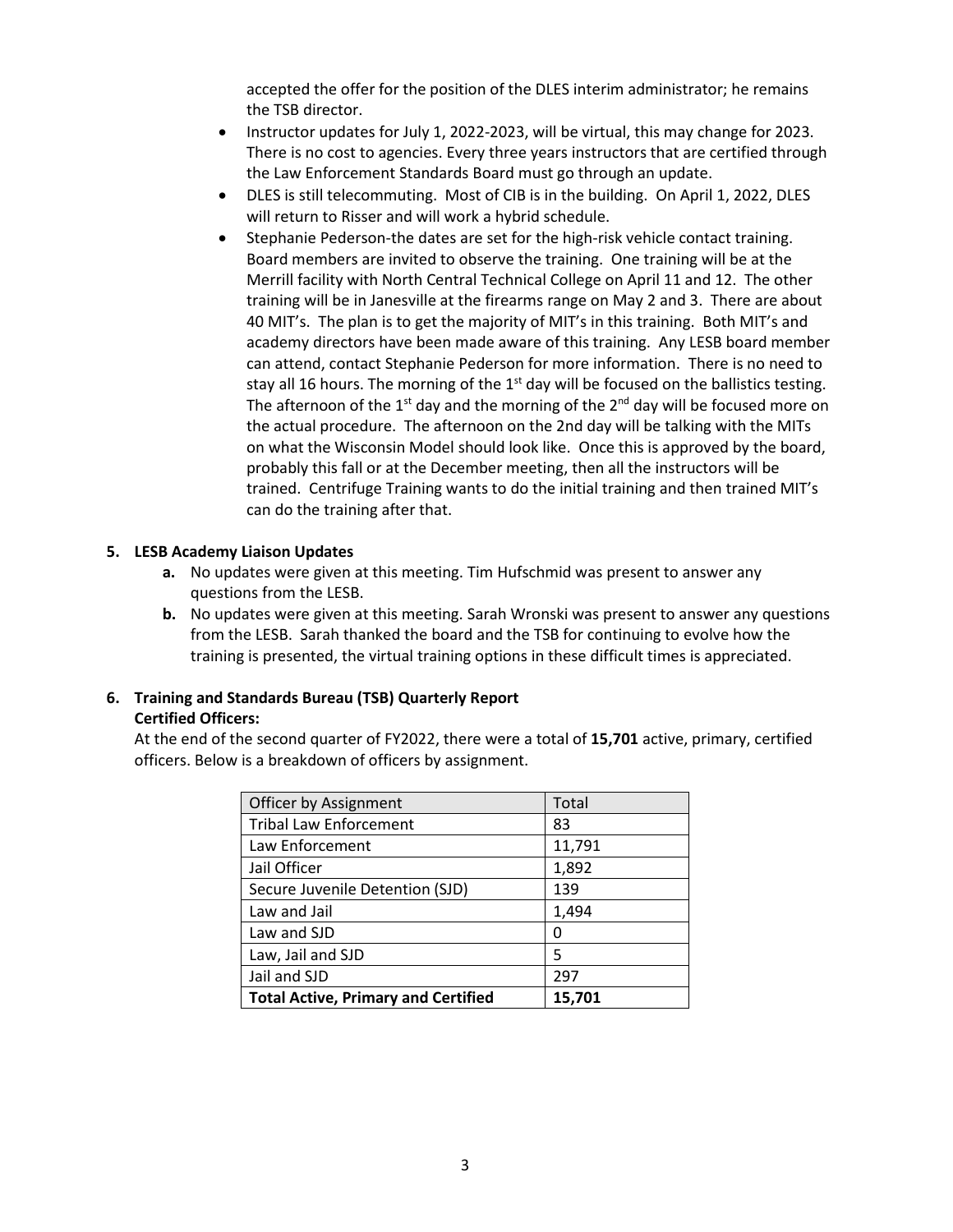## **WILENET Quarterly Report:**

The following WILENET Quarterly Report covers the month of January 2022. This quarter the **WILENET.widoj.gov** website had about 17,508 total users each month. Below is a list of the most visited pages for January 2022.

|                                                                                     | <b>Unique</b>     |
|-------------------------------------------------------------------------------------|-------------------|
| Page                                                                                | <b>Page Views</b> |
| wilenet.widoj.gov/                                                                  | 40,263            |
| wilenet.widoj.gov/user/login                                                        | 21,383            |
| wilenet.widoj.gov/employment/employment-opportunities                               | 20,452            |
| wilenet.widoj.gov/academy-curriculum                                                | 5,326             |
| wilenet.widoj.gov/resources/doc-locator                                             | 4,878             |
| wilenet.widoj.gov/doc/locator                                                       | 4,728             |
| wilenet.widoj.gov/employment/employment-                                            |                   |
| opportunities?combine=&field_position_type_target_id=All&agency=&field_application_ |                   |
| deadline value=&page=1                                                              | 3,980             |
| wilenet.widoj.gov/academy-curriculum/720-hour-law-enforcement-academy               | 3,748             |
| wilenet.widoj.gov/employment/employment-                                            |                   |
| opportunities?combine=&field_position_type_target_id=18&agency=&field_application_  |                   |
| deadline value=                                                                     | 3,349             |
| wilenet.widoj.gov/cib/time-system-etime-browser                                     | 3,225             |
| wilenet.widoj.gov/employment/employment-                                            |                   |
| opportunities?combine=&field_position_type_target_id=All&agency=&field_application_ |                   |
| deadline_value=&page=2                                                              | 3,145             |
| wilenet.widoj.gov/employment/employment-                                            |                   |
| opportunities?combine=&field_position_type_target_id=18&agency=&field_application_  |                   |
| deadline_value=&page=1                                                              | 2,822             |
| wilenet.widoj.gov/training-courses                                                  | 2,555             |
| wilenet.widoj.gov/training-standards/officer-training-employment-and-reciprocity    | 2,321             |
| wilenet.widoj.gov/employment/employment-                                            |                   |
| opportunities?combine=&field_position_type_target_id=12&agency=&field_application_  |                   |
| deadline value=                                                                     | 2,220             |

## **Certified Instructors:**

As of February 14, 2022, there are 3,967 LESB certified instructors. The technical colleges and employer-based academies also employ 218 LESB certified master instructor trainers (MITs). Many instructors are certified in numerous topics at once, as a result may be counted more than once in the tables below. At the next meeting the new topic of Defensive Tactics will be added.

## **LESB Certified Instructors**

| <b>Instructor Category</b>     | <b>Certified Instructors</b> |
|--------------------------------|------------------------------|
| Law Enforcement Instructors    | 3.767                        |
| Jail Instructors               | 420                          |
| Juvenile Detention Instructors | 206                          |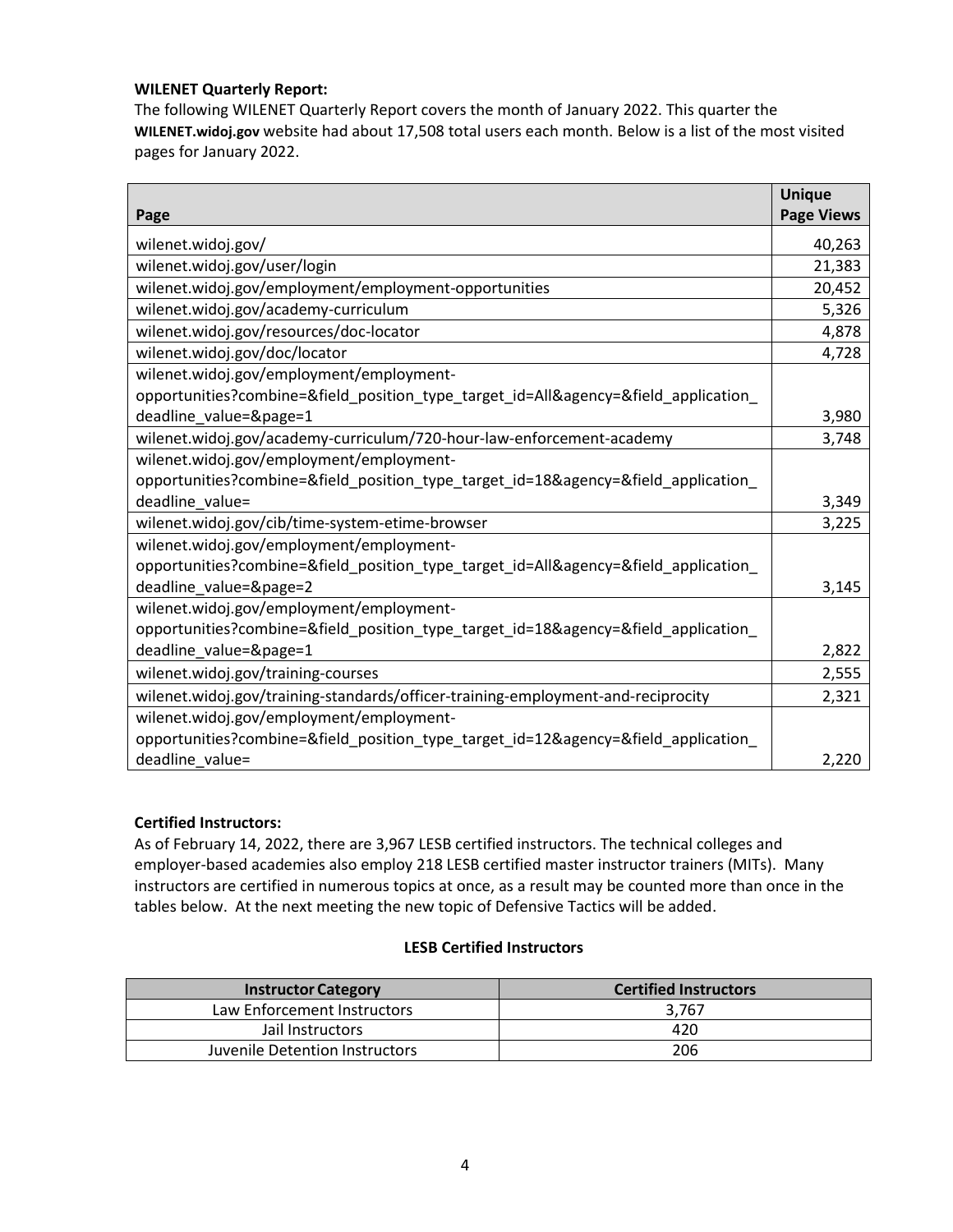## **Certified instructors in the Tactical Topics**

| <b>Tactical Topics</b>                         | <b>Certified Instructors</b> |
|------------------------------------------------|------------------------------|
| DAAT (720)                                     | 960                          |
| Emergency Vehicle Operation & Control (EVOC)   | 857                          |
| Handgun                                        | 272                          |
| Handgun & Rifle                                | 1,515                        |
| <b>Officer Wellness</b>                        | 165                          |
| OWI/SFST                                       | 447                          |
| Principles of Subject Control (POSC)           | 185                          |
| Professional Communication Skills (PCS)        | 665                          |
| <b>Scenarios</b>                               | 853                          |
| <b>Tactical Emergency Casualty Care (TECC)</b> | 32                           |
| Tactical Response (720)                        | 612                          |
| <b>Vehicle Contacts</b>                        | 1,033                        |

## **Master Instructor Trainers (MITS)**

| <b>MIT Topics</b>                       | <b>Certified MITs</b> |
|-----------------------------------------|-----------------------|
| <b>CJIDC</b>                            | 40                    |
| <b>DAAT</b>                             | 45                    |
| <b>EVOC</b>                             | 37                    |
| Handgun & Rifle                         | 42                    |
| OWI/SFST                                | 28                    |
| <b>Physical Fitness Assessor</b>        | 5                     |
| Principles of Subject Control (POSC)    | 18                    |
| Professional Communication Skills (PCS) | 28                    |
| Scenarios                               | 43                    |
| <b>Tactical Emergency Casualty Care</b> | 4                     |
| <b>Tactical Response</b>                | 36                    |
| <b>Vehicle Contacts</b>                 | 40                    |

### **7. Review and Approve Minutes for the December 7, 2021, Meeting of the LESB**

**Motion** to approve minutes and motions of the December 7, 2021, quarterly meeting of the LESB. Move by Jean Galasinski, second by Jessie Metoyer. Motion carried unanimously.

### **8. Review of Executive Committee (EC) Meeting, Updates, Addenda and Final Actions**

### **a. Review and Approve February 8, 2022, Executive Committee Meeting Minutes and Motions.**

i. Motion subjects include: Review of Requests for Waiver of Training and Education Requirements for Officers, Civilians, and Instructors; Requests for Extension of the Time Limits to Gain Employment for Officers and Civilians; Requests for Extension of the Time Limits to Complete Preparatory Training for Officers and Civilians.

**Motion** to approve minutes from the February 8, 2022, meeting of the LESB Executive Committee. Move by Jessie Metoyer, second by Ben Bliven. Motion carried unanimously.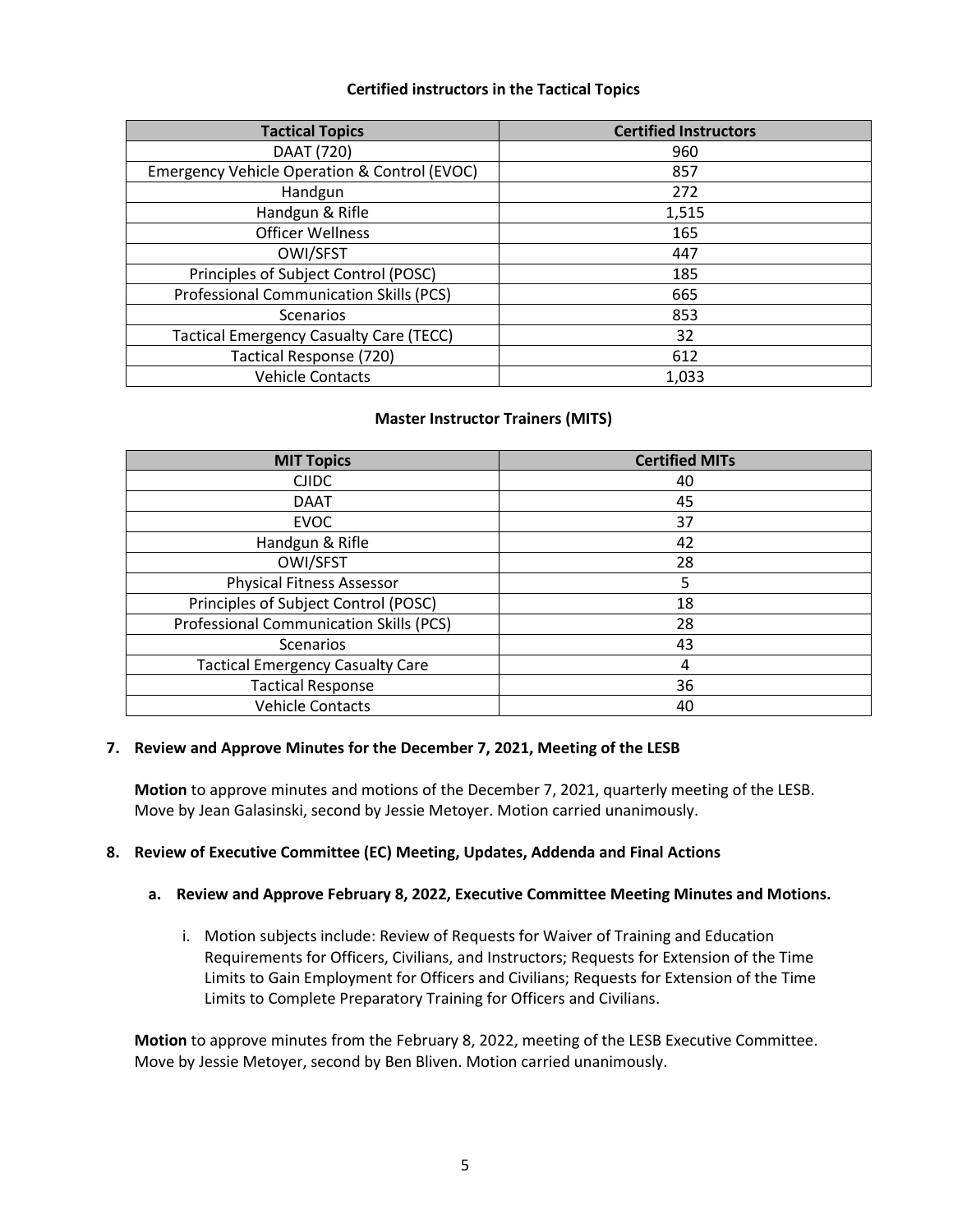ii. Review and Approve Addenda Requests for Waiver of Training and Education Requirements for Officers, Civilians, and Instructors; Requests for Extension of the time Limits to gain Employment for Officers and Civilians; and Requests for Extension of the time Limits to Complete Preparatory Training for Officers and Civilians.

## **Preparatory Training Waiver Requests:**

- a. Boeddeker, Bryan Pre-employed Staff recommends successful completion of the Reciprocity Examination. Successful completion will result in certifiability as a law enforcement officer in Wisconsin for one year from the date of the exam. The applicant shall complete the Law Enforcement Reciprocity Examination by March 2023.
- b. Escamilla, Vincent Pre-employed Staff recommends successful completion of the Reciprocity Examination. Successful completion will result in certifiability as a law enforcement officer in Wisconsin for one year from the date of the exam. The applicant shall complete the Law Enforcement Reciprocity Examination by March 2023.
- c. Hopwood, Jordan Pre-employed Staff recommends successful completion of the Reciprocity Examination. Successful completion will result in certifiability as a law enforcement officer in Wisconsin for one year from the date of the exam. The applicant shall complete the Law Enforcement Reciprocity Examination by March 2023.
- d. Macrander, Christian Pre-employed Staff recommends successful completion of the Reciprocity Examination. Successful completion will result in certifiability as a law enforcement officer in Wisconsin for one year from the date of the exam. The applicant shall complete the Law Enforcement Reciprocity Examination by March 2023.
- e. Search, Jonathan Pre-employed Staff recommends successful completion of the Reciprocity Examination. Successful completion will result in certifiability as a law enforcement officer in Wisconsin for one year from the date of the exam. The applicant shall complete the Law Enforcement Reciprocity Examination by March 2023.
- f. Sislo, Scott Pre-employed Staff recommends successful completion of the Reciprocity Examination. Successful completion will result in certifiability as a law enforcement officer in Wisconsin until 9/19/2023. The applicant shall complete the Law Enforcement Reciprocity Examination by March 2023.
- g. Sosnowski, Scott Pre-employed Staff recommends successful completion of the Reciprocity Examination. Successful completion will result in certifiability as a law enforcement officer in Wisconsin for one year from the date of the exam. The applicant shall complete the Law Enforcement Reciprocity Examination by March 2023.
- h. White, Samuel Pre-employed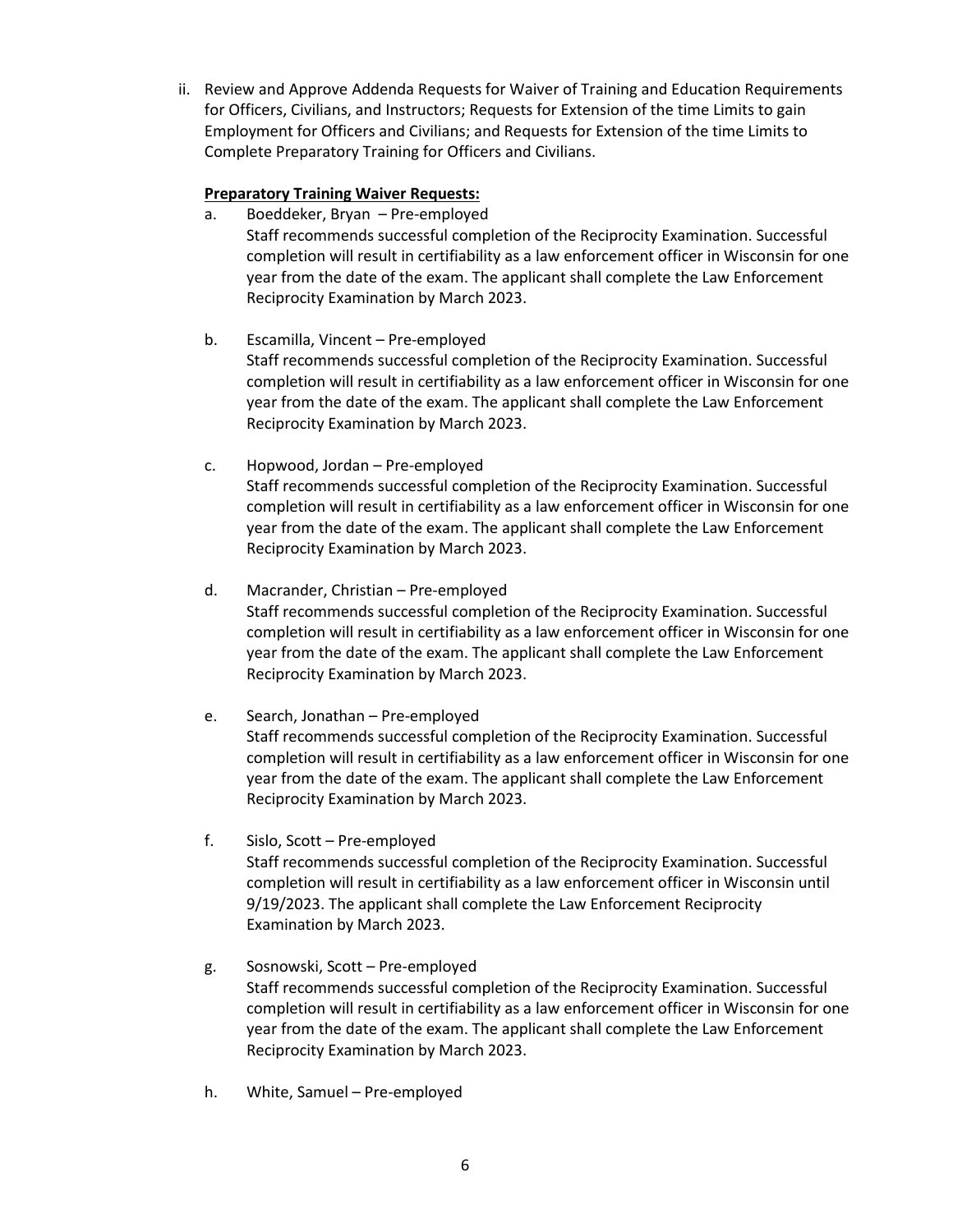Staff recommends successful completion of the Reciprocity Examination. Successful completion will result in certifiability as a law enforcement officer in Wisconsin for one year from the date of the exam. The applicant shall complete the Law Enforcement Reciprocity Examination by March 2023.

i. Willis, Timothy – Pre-employed Staff recommends successful completion of the Reciprocity Examination. Successful completion will result in certifiability as a law enforcement officer in Wisconsin until 11/20/2023. The applicant shall complete the Law Enforcement Reciprocity Examination by March 2023.

- j. Dickrell, Jesse Employed Staff recommends successful completion of the jail reciprocity examination. The applicant shall successfully complete the jail reciprocity examination within their probationary period of employment and no later than 11/15/2022.
- k. Rivera, Samantha Employed Staff recommends successful completion of the jail reciprocity examination. The applicant shall successfully complete the jail reciprocity examination within their probationary period of employment and no later than 11/1/2022.
- l. Schultz, Casey Employed Staff recommends successful completion of the jail reciprocity examination. The applicant shall successfully complete the jail reciprocity examination within their probationary period of employment and no later than 9/20/2022.
- m. Vasilevski, Adriana Employed Staff recommends successful completion of the jail reciprocity examination. The applicant shall successfully complete the jail reciprocity examination within their probationary period of employment and no later than 11/8/2022.
- n. Wolff, Ronald Employed Staff recommends successful completion of the jail reciprocity examination. The applicant shall successfully complete the jail reciprocity examination within their probationary period of employment and no later than 8/9/2022.

## **Preparatory Training Extension Requests**

- **a.** Cathey, Kevin Racine County Sheriff's Office Staff recommends granting the waiver till 12/1/2022 for the following reasons:
	- The applicant was hired by the Milwaukee County Sheriff's Office as a jail officer on 10/19/2020 but did not complete the preparatory training prior to departing the employment. The original deadline was 4/9/2022.
	- The applicant was hired by the Racine County Sheriff's Office on 1/3/2022.
	- The extension is sought due to the recent hiring by Racine County.
- **b.** Arnold, William Washington County Sheriff's Office Staff recommends granting the waiver for the following reasons:
	- The applicant was employed as a jail officer for the Washington County Sheriff's Office from 4/17/2006 to 6/9/2018.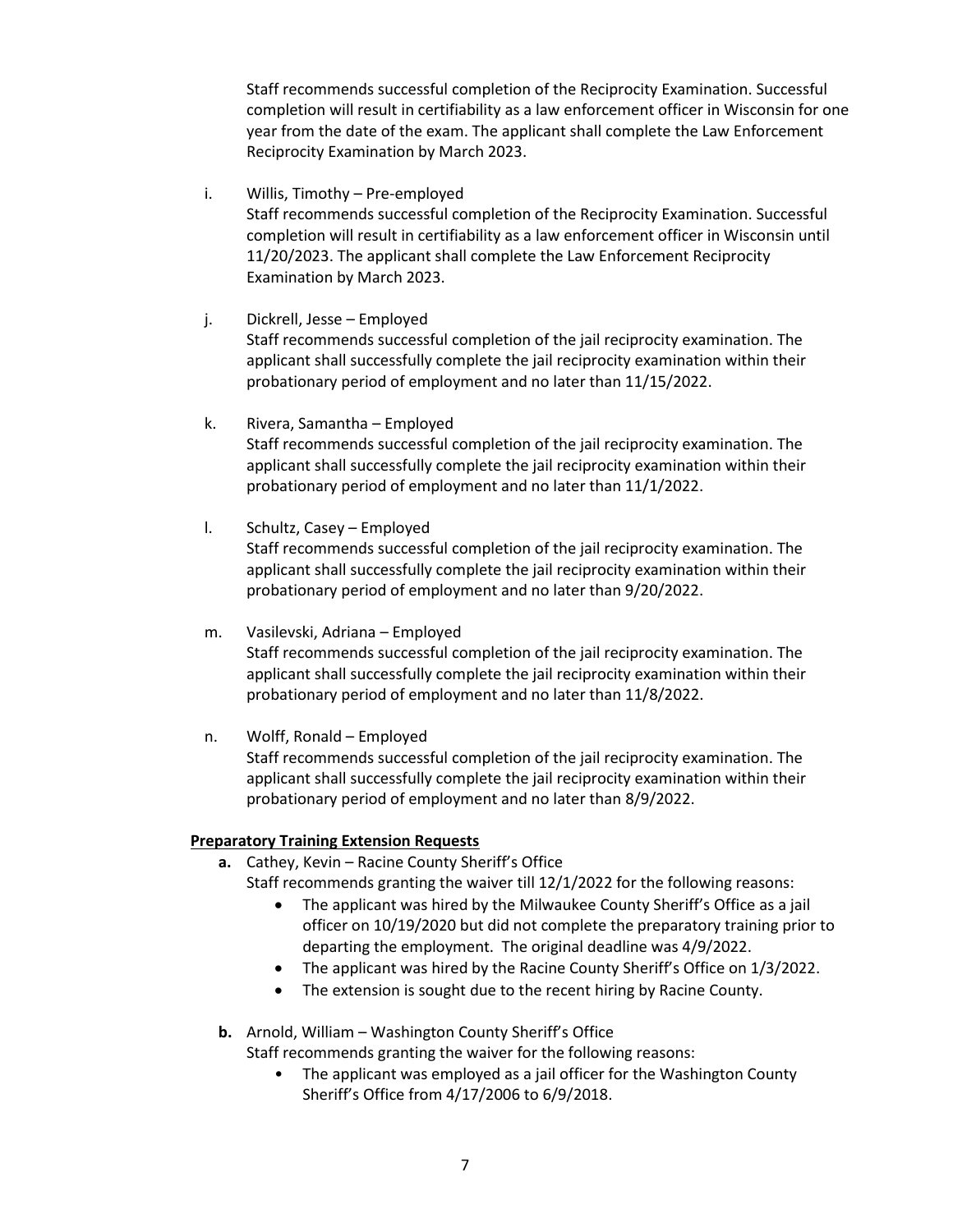- The applicant then served as a sergeant and was certified as a POSC and PCS instructor.
- The applicant was rehired as a jail officer on 11/29/2021.
- The extension is sought to gain officer employment.
- **c.** Legere, Joshua Washington County Sheriff's Office
	- Staff recommends granting the waiver till 12/1/2022 for the following reasons:
		- The applicant was hired by the Washington County Sheriff's Office as a jail/SJD officer on 7/18/2019, he was jail certified in jail academy in 2005.
		- The applicant was enrolled in co-located training in 2020, but the class was cancelled due to COVID.
		- The extension is sought due to the cancelled class.
- **d.** Trevisan, Steven Washington County Sheriff's Office
	- Staff recommends granting the waiver till 12/1/2022 for the following reasons:
		- The applicant was hired by the Washington County Sheriff's Office as a jail/SJD officer on 2/3/2020 and passed the jail reciprocity exam in February 2021.
		- The applicant was enrolled in co-located training in 2020, but the class was cancelled due to COVID.
		- The extension is sought due to the cancelled class.
- **e.** Wiedmeyer, Jeremy Washington County Sheriff's Office Staff recommends granting the waiver till 12/1/2022 for the following reasons:
	- The applicant was hired by the Washington County Sheriff's Office as a jail/SJD officer on 9/23/2019 and completed the 200-hour jail academy February 2020.
	- The applicant was enrolled in co-located training in 2020, but the class was cancelled due to COVID.
	- The extension is sought due to the cancelled class.
- **f.** Witkowiak, Kimberly Washington County Sheriff's Office
	- Staff recommends granting the waiver till 12/1/2022 for the following reasons:
		- The applicant was hired by the Washington County Sheriff's Office as a jail/SJD officer on 9/23/2019, and was jail certified in jail academy in 2008.
		- The applicant was enrolled in co-located training in 2020, but the class was cancelled due to COVID.
		- The extension is sought due to the cancelled class.

## **College Credit Waiver Requests**

a. Stoltz, Robert – Walworth County Sheriff's Office Staff recommends the applicant receive a waiver for 21 college credits based on his service in the United State Army and completion of the 200-hour jail academy.

## **Instructor Waiver Requests**

**a.** Day, Danny – FBI

Staff recommends Danny Day complete the 32-hour CJIDC or view a PowerPoint provided by the Training and Standards Bureau and answer questions regarding LESB instructor certification and recertification procedures. This must be completed by June 1, 2022. Once Danny Day has completed the 32- hour CJIDC or viewed the PowerPoint and successfully answered questions regarding LESB instructor certification and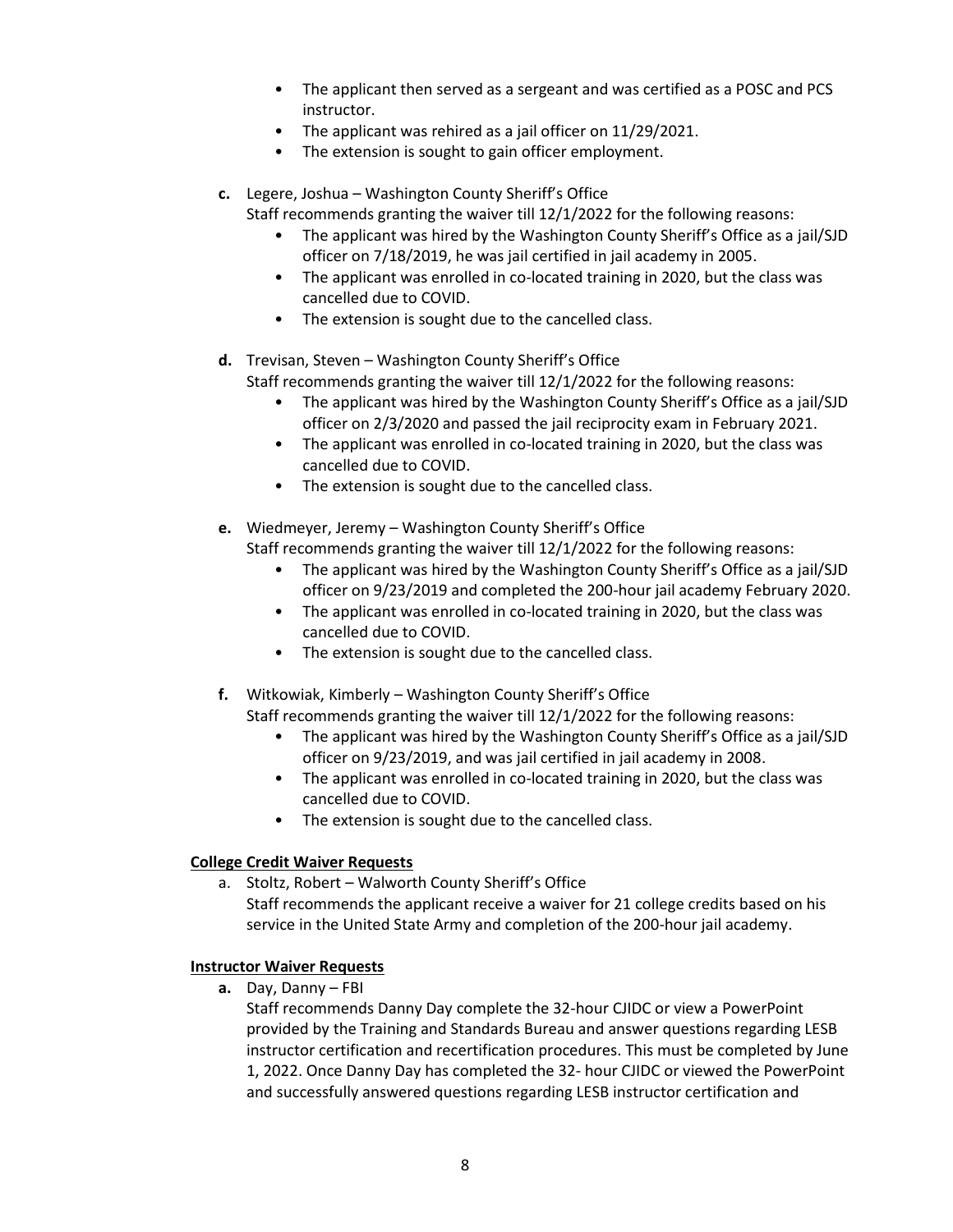recertification procedures, he may submit a request for instructor certification (form DJ-LE-317). Additionally, Mr. Day will need to complete the LESB-approved Handgun and Rifle Instructor Course and submit a request for instructor certification (Form DJ-LE-317) within two years of completing the course to be eligible for certification to instruct Handgun & Rifle by the LESB.

- **b.** Leschke, Brandon Weyauwega Police Department Staff recommends in favor of a waiver. The Training and Standards Bureau missed sending a reminder email to Officer Leschke in June 2021 informing him of the requirement to complete an instructor update by December 1, 2021.
- **c.** Vergos, Panagiotis (Pete) –North Fond du Lac Police Department Due to extenuating circumstances, staff recommends in favor of the waiver. Officer Vergos should submit the Instructor Recertification Request Form (DJ-LE-318) with a letter of recommendation by May 1, 2022.

**Motion** to approve recommendations for waiver requests as presented by staff. Move by Katie Rosenberg, second by Michelle Viste. Motion carried unanimously.

**9. Request to Certify/Recertify/Register/Retroactively Certify/Rescind Law Enforcement Officers, Tribal Law Enforcement Officers, Jail Officers, Secure Juvenile Detention Officers, and Instructors** 

### **Officer Certification Summary Report:**

**Total Officers Meeting Certification Requirements = 261**

Jail Officers (FT/PT) – 37 Law Enforcement Officers (FT/PT) – 221 Secure Juvenile Detention Officer (FT/PT) – 2 Tribal Law Enforcement Officers (FT/PT) – 1 Retroactive Certifications (FT/PT) – 0

Rescinded Certifications – 1

# **Instructor Certification and Recertification Summary Report**

### **Total Instructor Applicants = 558**

New Instructors & Instructors Adding Additional Certifications – 225 New Credentialed Instructor Registrants & Credentialed Instructors Adding Additional Registrations - 42 Recertified Instructors and Credentialed Instructor Registration Renewals - 240 New Master Instructors – 36 Recertified Master Instructors – 15

**Motion** to approve staff recommendations. Move by Earnell Lucas, second by Ben Bliven. Motion carried unanimously.

### **10. New Business**

## **a. Annual Board Elections**

## Wisconsin State Statute **§15.07(2) Selection of Officers**:

"At its first meeting in each year, every board shall elect a chairperson, vice chairperson and secretary each of whom may be reelected for successive terms, except that… (g) A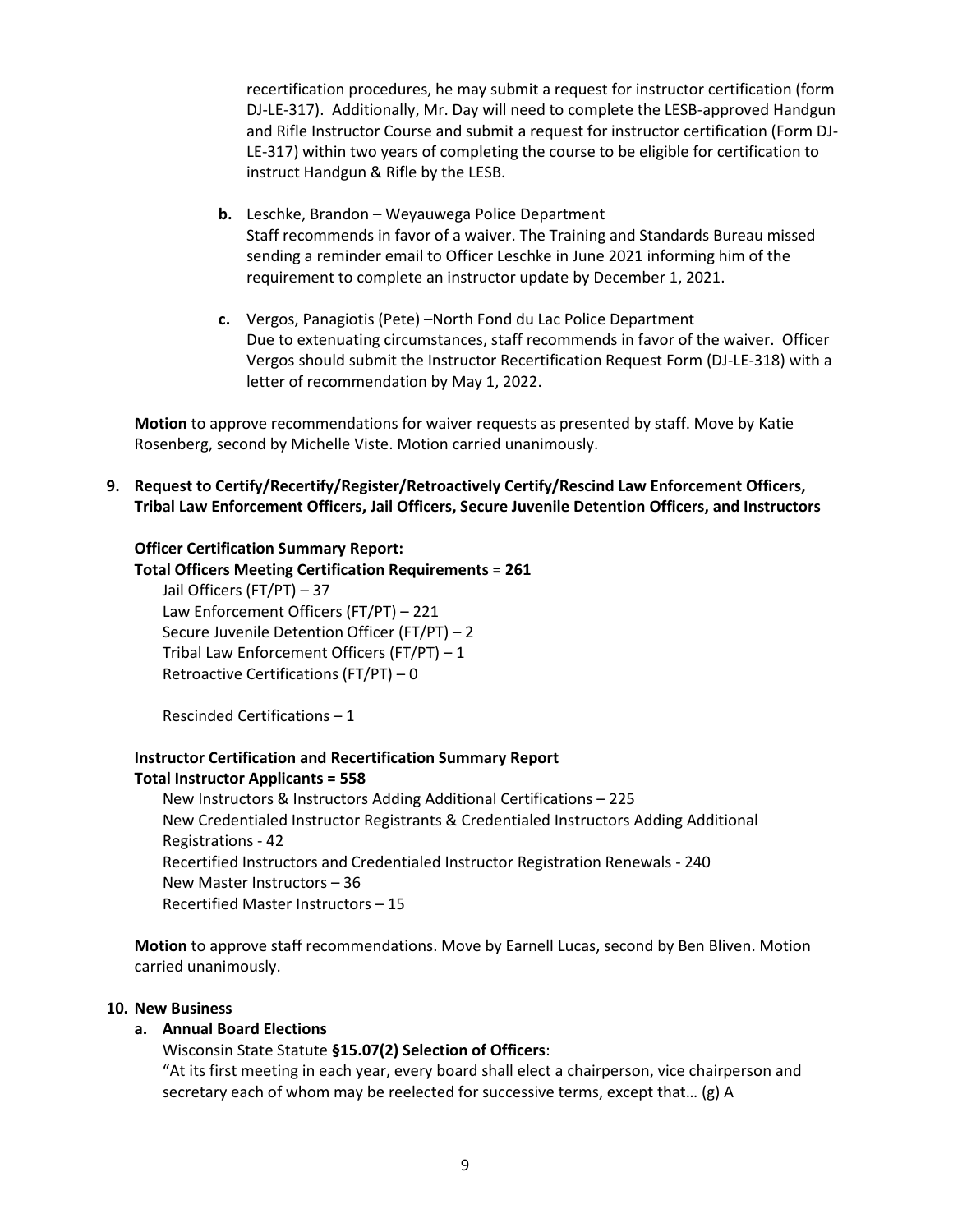representative of the department of justice designated by the attorney general shall serve as nonvoting secretary to the law enforcement standards board."

## Wisconsin Administrative Code **§9.02 Officers**:

"(1) The board shall elect a chairperson and a vice-chairperson. These officers shall be elected for terms of 12 months and shall be eligible for re-election. The vice-chairperson shall act as chairperson in the absence of the chairperson. Voting shall be by secret ballot unless there is only one nomination for the office to be filled. To be elected, a candidate must receive a majority of the votes cast." (2) The act provides that the administrator of the Division of Law Enforcement Services of the Department of Justice shall be the non-voting secretary of the board."

**Motion** to nominate Todd Delain as Chairman of the Law Enforcement Standards Board. Move by Ben Bliven, second by Earnell Lucas. Motion carried unanimously.

**Motion** to nominate Ben Bliven as Vice-Chairman of the Law Enforcement Standards Board. Move by Anthony Burrell, second by Katie Rosenberg. Motion carried unanimously.

## **b. Certify/Recertify Basic Training Schools/Academies**

According to Wisconsin Administrative Code § LES 4.01(1)m, academies (technical colleges and employer-based) are certified for a period of two years subject to renewal.

The following academies are due for recertification:

- Western Technical College
- Northeast Wisconsin Technical College

**Correction to page 151 in the packet**: Northeast Wisconsin Technical College Should also be recertified to provide a 24-hour co-located secure juvenile detention training, which is needed as evidenced by some of the waiver requests for extensions. Director Gilbert will be planning to offer that training in 2022.

Staff recommends in favor of fully recertifying Western Technical College and Northeast Technical College, along with the correction to page 151: a 24-hour co-located secure juvenile detention.

**Motion** to recertify Western Technical College, and the Northeast Wisconsin Technical College, along with the correction to page 151, a 24-hour co-located juvenile detention training facility. Move by Jean Galasinski, second by Jessie Metoyer. Motion carried.

## **c. Quarterly Update on Defensive Tactics Instructor Program**

Update for the Board: The Defensive Tactics Instructor Course was approved along with the associated transition course for the DAAT and POSC MITs to transition to a Defensive Tactics Instructor MIT. To date, five transition courses have been held across the state. There has been 48 MITs transitioned from either DAAT or POCS certification to the full Defensive Tactics Instructor MIT certification. There is one more scheduled transition course at the Madison Police Department on March 25, right now there are eight MITs scheduled to transition at that time. Out of the 58 DAAT and POSC MITs across the state, eight are choosing not to continue as an MIT. By and large the MITs will be done transitioning, then they can take that transition course and begin to transition DAAT and POSC instructors across the state that wish to transition to the Defensive Tactics Instructor Certification tier.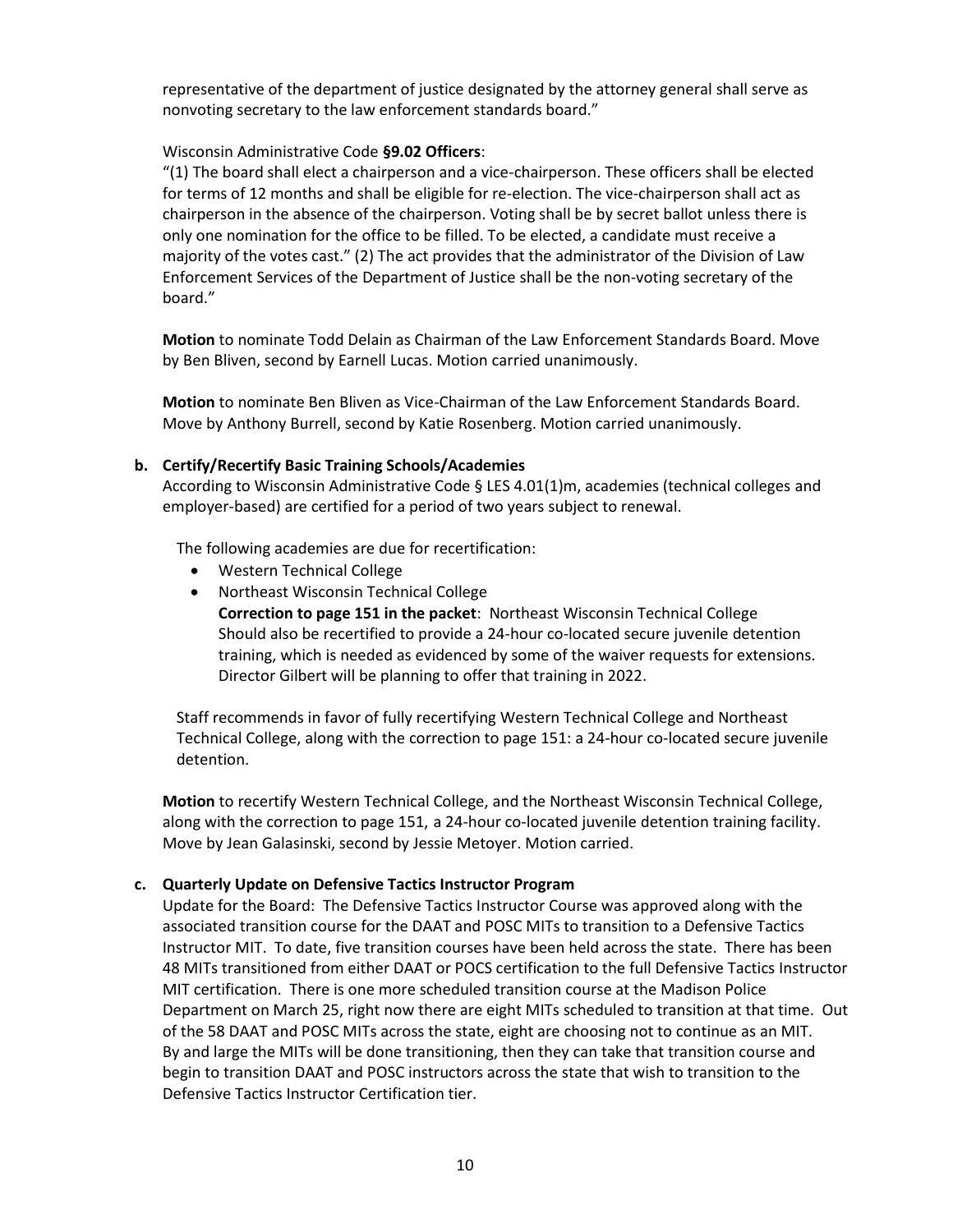The five transition courses have received overwhelming support and positive feedback on the transition to Defensive Tactics from DAAT and POSC. The level of input and participation the MITs across the state have given has been fantastic, very positive feedback and they wish it had been done this sooner.

## **d. Review of Reciprocity, College Credit Waivers, and Student Attrition for 2021**

There was a record number of reciprocity applications in 2021, 115 reciprocity applications. The expanded test locations have been useful because test locations would probably have been over capacity had the test at the DOJ building taken place only once a month. Some tests have been expanded for convenience at Western Technical College and Northwood Technical College and that is continuing. One has already been done at Western this year. There are two jail officers scheduled to take the reciprocity exam at Northwood Technical College on March 22. There have also been some additional people that have taken the reciprocity exam-those that have applied for an extension on a three-year timeframe to re-gain law enforcement employment. It is now required that those individuals also take the reciprocity exam as a refresher. Those numbers are not captured on the applications as they are not coming from out of state - it is a different process.

The attrition numbers do not include the Certification Track Program. They are taken from the 720-hour Law Enforcement Academy. Several Technical Colleges still wanted certification track program. The attrition number from those tend to skew much higher and throws the numbers off.

Some of the attrition is artificially inflated due to injury or COVID and subsequently came back and completed training. The true number is probably less than 7% also when you consider performance issues such as failure to complete due to failure of the exit PRT or firearms or Phase exams, the numbers are smaller when those factors are considered.

There is not a way to capture stats for those that do not pass the entrance PRT. There is a voluntary effort in collecting the entry PRT numbers which will change based on the approval of the board in the December meeting to make this a mandatory process. There was a meeting yesterday with BJIA regarding the software to collect that data. The failure rate is about 25%. The agency that does the most entry PRT's at once is the State Patrol, they may run an entry PRT and have 100 show up and have 25-30% failure rates. This may not be accurate due to some people being unprepared. The entry PRT can be taken as many times as you want. Next year there should be better numbers.

Ben Bliven stated that the information should be out there, easily accessible, so anyone wanting to apply for law enforcement positions in Wisconsin knows what they have to do physically. Knowing what the fail rate is may give applicants the push they need to get ready for the entrance PRT.

Todd Delain added that he looked at the document, the law enforcement reciprocity waiver applications number of law enforcement officers in Illinois and Minnesota that are applying to become law enforcement officers in Wisconsin speaks to the quality of law enforcement officers, the system in place, and things that have been done very well in Wisconsin that bordering states are having officers seeking employment in Wisconsin.

## **e. Proposed Updates to Reimbursement Rates for Meals, Mileage, and Lodging for Recruits (Form DJ-LE-304)**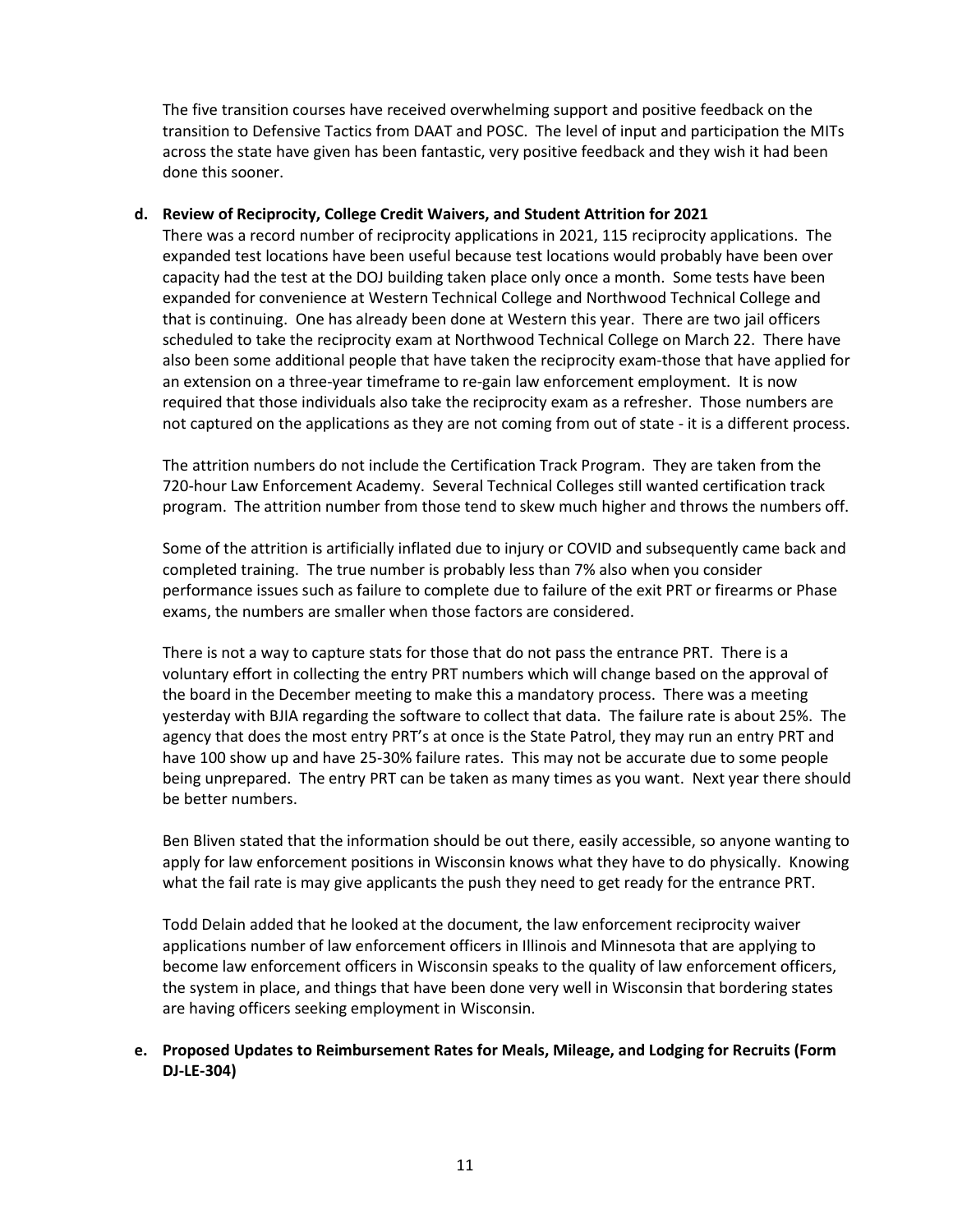The LESB sets the rate for reimbursement for tuition and for the living and travel expenses for recruits going for the academy. Form DJ-LE-304 is the form that gets completed by an agency once the recruit successfully completes the academy to report amounts spent for lodging, mileage, breakfast, lunch, and dinner. Page 158 of the packet spells out when recruits qualify. Increases to the rates are proposed today based on inflation and updated state employee rate of reimbursements.

**Motion** to approve proposed updates to reimbursement rates for meals, mileage, and lodging for recruits as presented by staff on pages 157 to 159. Move by Anthony Burrell, second by Michelle Viste. Motion carried unanimously.

## **11. Roundtable**

Steve Wagner:

• Act 82 has some language which affects the LESB's ability to decertify for reasons. Currently, there are three flags for end of employment status. When an officer leaves an agency, the agency is required by LESB rules to come into the system and identify why the officer left. There are three flags that are created when an officer is terminated for cause, resigned during an internal investigation, or resigns before termination. Any of those that are placed in the system automatically brings up a red flag. If they try to get hired by another department, DLES is obligated by LESB rules and Training and Standards to notify that department that they are a red flag. The details of the red flag are unknown, the hiring department would need to contact the department that reported a red flag. ACT 82, although it does not say that the LESB shall do anything, it comes after the word "may" that really tries to expand the decertification process into misconduct by officers. Not a felony, something lower than a felony. In talking with Dana Vike and Frank Sullivan, it would be beneficial to expand our group into the four main associations in the state: the Wisconsin Chiefs of Police Association, the Badger State Sheriff's Association, the Sheriff's and Deputy Sheriff's Association, and the Police Executive Group. Having representation is beneficial since this will really affect them as they decide what type of employment status the individual has at the end of their tenure. It would be beneficial to build this team and come back to at the next LESB meeting to officially create a subcommittee to expand the end of employment status.

Discussion: Todd Delain and Ben Bliven believe it is a good idea to address this issue and appreciate the work to create this subcommittee. Looking forward to seeing the work that comes from this group of great law enforcement minds.

• In this budget cycle, there was an allowance for an additional \$2 million to put towards law reimbursement for law enforcement. What that means is that instead of running out of money in February, it is expected to run out mid-June. This is a great improvement because bills start getting paid again on July 1. Invoices only have to be held without payment for a couple weeks. This is \$2 million every budget cycle. The expectation is that after this budget cycle, the ability to pay the bills is anticipated to be on time as they come in. It is appreciated that the professional law enforcement organizations went to the legislature to ask for this.

## **12. Adjournment**